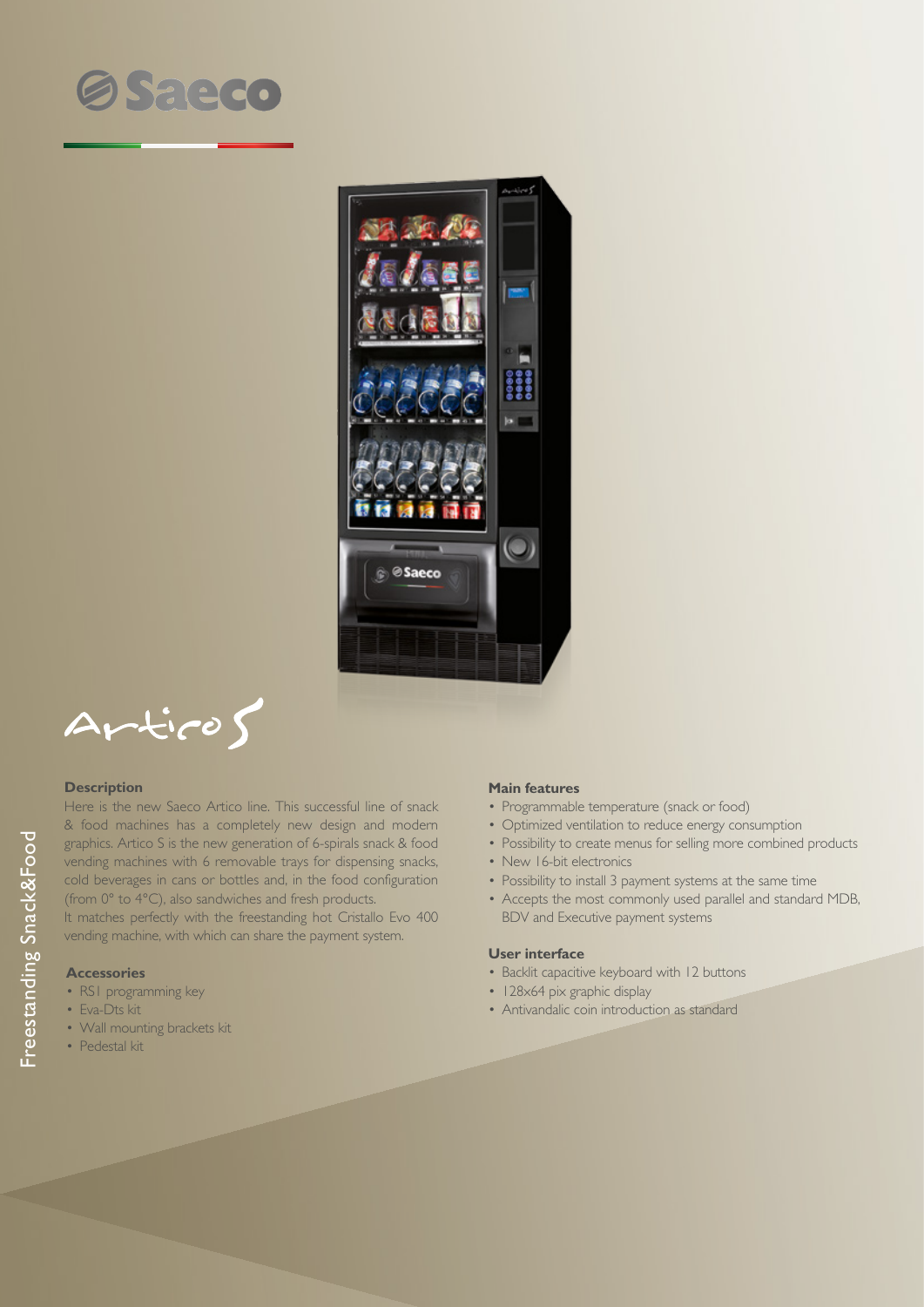| <b>Technical data</b><br><b>Structural specifications</b> | <b>Artico S</b>                                             |
|-----------------------------------------------------------|-------------------------------------------------------------|
| Dimensions ( $w \times h \times d$ )                      | $713 \times 1700 \times 870$ mm                             |
| Overall size with open door                               | 1358 mm                                                     |
| Weight                                                    | 200 kg                                                      |
| <b>Electrical specifications</b>                          |                                                             |
| Power supply                                              | 230V/50 Hz                                                  |
| Power consumption                                         | 420W                                                        |
| Consumption                                               | 1594 kw/h                                                   |
| <b>Other specifications</b>                               |                                                             |
| Number of trays                                           | 6                                                           |
| Bottle tray                                               | 36 bottles                                                  |
| Can tray                                                  | 36 cans                                                     |
| Snack tray                                                | according to the spiral type                                |
| Number of spirals                                         | 36                                                          |
| Available spirals                                         | 24 (19 products) to 80 (6 products)                         |
| Adjustable temperature                                    |                                                             |
| Food configuration<br>snack<br>food/Tetra Pak             | $8^{\circ}$ C - $16^{\circ}$ C<br>$0^{\circ}C - 4^{\circ}C$ |

# **Technical specifications**

- Programmable temperature based on product assortment
- The removable slot allows servicing the machine without interacting with the refrigerated area. The slot supports CPU, payment systems, display, keypad and closes the cash box area.
- Steel-sheet structure
- Photocells
- • Wide product dispensing compartment, with opening to the outside
- Height of the cells containing the trays equal to 1136 mm



# **Configuration**



- • Removable plastic trays, which provide a suitable resistance to weight. The tray position can be easily adjusted with 10 mm shifts.
- Self configuration with automatic reset at every machine start
- • LED lighting
- Programming of sale prices
- Programmable RS1 Rielda lock
- CE, IMQ approved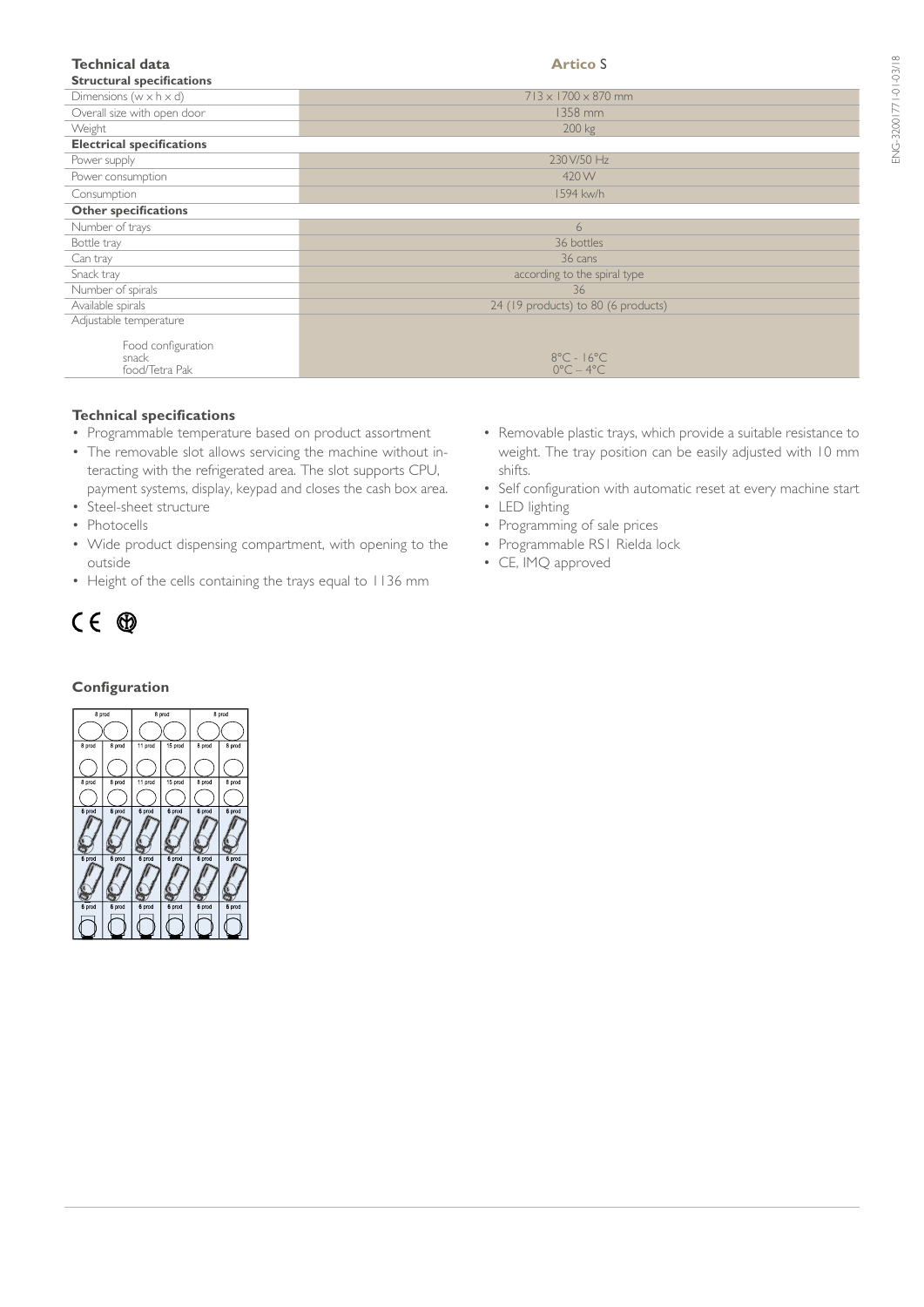



 $ArticoL$ 

#### **Description**

Here is the new Saeco Artico line. This successful line of snack & food machines has a completely new design and modern graphics. Artico L is the new generation of 8-spirals snack & food vending machines with 6 and 7 removable trays for dispensing snacks, cold beverages in cans or bottles and, in the food configuration (from 0° to 4°C), also sandwiches and fresh products.

It matches perfectly with the freestanding hot vending machines Cristallo Evo 600, with which can share the payment system, and Atlante Evo 500/700.

## **Accessories**

- RS1 programming key
- Eva-Dts kit
- Wall mounting brackets kit

### **Main features**

- Programmable temperature (snack or food)
- Optimized ventilation to reduce energy consumption
- Possibility to create menus for selling more combined products
- New 16-bit electronics
- Possibility to install 3 payment systems at the same time
- Accepts the most commonly used parallel and standard MDB, BDV and Executive payment systems

#### **User interface**

- Backlit capacitive keyboard with 12 buttons
- 128x64 pix graphic display
- Antivandalic coin introduction as standard